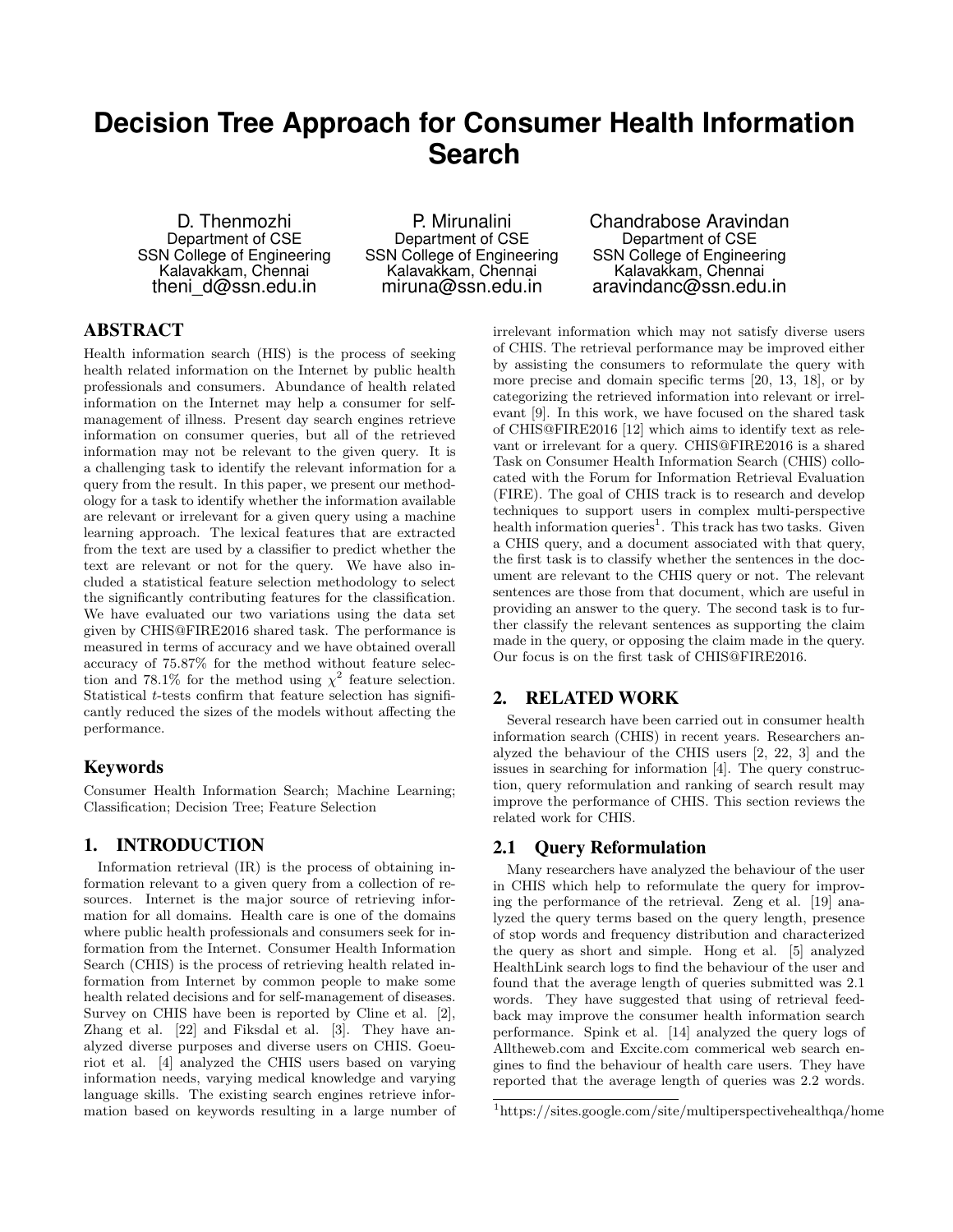Several researchers analyzed how consumers try to reformulate queries to improve the search performance. Toms and Latter [17] reported that consumers follow trial-and-error process to formulation of queries. Sillence et al. [11] stated that the queries are reformulated using Boolean operators by the consumers to alter search terms.

Several researchers presented algorithms for reformulating queries to improve health information search. Zeng [20] recommended additional query terms by computing the semantic distance among concepts related to the user's initial query based on concept co-occurrences in the medical domain. Soldaini et al. [13] proposed a methodology to bridge the gap between layperson and expert vocabularies by providing appropriate medical expressions for their unfamiliar terms. The approach adds the expert expression to the queries submitted by the users which they call as query clarifications. They have used a supervised approach to select the most appropriate synonym mapping for each query to improve the performance. Keselman et al. [7] supported the users with query formulation support tools and suggesting additional or alternative query terms to make the query more specific. They also educate the consumers to learn medical terms by providing interactive tools. Yunzhi et al. [18] proposed a methodology for query expansion using hepatitis ontology. They compute semantic similarity using ontology for finding the similarity of retrieval terms to improve retrieval performance.

# 2.2 Machine Learning Approaches for Health Information Search

Several researchers used machine learning approaches in health information search. Zhang et al. [21] used a machine learning approach for rating the quality of depression treatment web pages using evidence-based health care guidelines. They have used Naïve Bayes classifier to rate the web pages. Nerkar and Gharde [9] proposed a supervised approach using support vector machine to classify the semantic relations between disease and treatment. The best treatment for Disease is identified by applying voting algorithm. Automatic mapping of concepts from text in clinical report to a reference terminology is an important task health information search systems. Casteno et al. [1] presented a machine learning approach to bio-medical terms normalization for which they have used hospital thesaurus database.

Many works have been reported on query construction and query reformulation to improve the performance of consumer health information search. However, very few works have been reported on categorizing the retrieved information into relevant or irrelevant. Our focus is to categorize the information into relevant or irrelevant for the given query using machine learning approach in health care domain.

# 3. PROPOSED APPROACH

We have implemented a supervised approach for this CHIS task. The steps used in our approach are given below.

- Preprocess the given text
- Extract features for training data
- Build a model using a classifier from the features of training data

• Predict class label for the instance as "relevant" or "irrelevant" using the model

The steps are explained in detail in the sequel.

## 3.1 Feature Extraction

The given text is preprocessed before extracting the features by removing punctuations like ", ",  $-$ , ', ', and Land by replacing the term such as n't with not, & with and, 'm with am, and 'll with will. The terms of the each sentence in the given training text are annotated with parts of speech information such as noun, verb, determiner, adjectives and adverbs. In general, keyterms/features are extracted from the noun information. However, in medical domain, adjectives may also be contributed to the keyterms. For example, the sentence "Skin cancer is more common in people with light colored skin who have spent a lot of time in the sunlight." is relevant to the query "skin cancer". In this sentence, the adjective "light colored" is also important along with the nouns namely cancer, skin and sunlight to identify the sentence as relevant. Hence, all the nouns and adjectives from training data are extracted as features. We have considered all forms of nouns  $(NN^*)$  namely NN, NNS and NNP, and all forms of adjectives  $(JJ^*)$  JJ, JJR and JJS to extract the features. The extracted terms are lemmatized to bring them to their root forms. The feature set is constructed by eliminating all duplicate terms from the extracted terms.

We have used machine learning approach with two variations to identify whether the given text is relevant or not. The variations are

- 1. Approach without feature selection
- 2. Approach using  $\chi^2$  feature selection

The two variations are described in the following sub sections.

## 3.2 Approach without Feature Selection

We have used machine learning approach by extracting the linguistic features without explicit feature selection to build a model.

The set of extracted features along with the class labels namely relevant and irrelevant from training data are used to build a model using a classifier. We have used a decision tree based classifier called J48 to build the model. J48 classifier uses C4.5 algorithm to represent classification rules [10]. With J48 a model is constructed as tree during the learning phase.

The features are extracted for each instance of test data with unknown class label "?", similar to training data using the features vector of training data. The class label either "relevant" or "irrelevant" is predicted for the test data instances using the built model.

# **3.3** Approach using  $\chi^2$  Feature Selection

The number of features extracted by the methodology may be more. All of them may not be helpful to classify the text as "relevant" or "irrelevant". We have used a methodology which computes chi-square value for selecting the features from linguistic features. This  $\chi^2$  method selects the features that have strong dependency on the categories by using the average or maximum  $\chi^2$  statistic value.

Since, we have only two categories, we form a 2x2 featurecategory contingency table which is called as CHI table for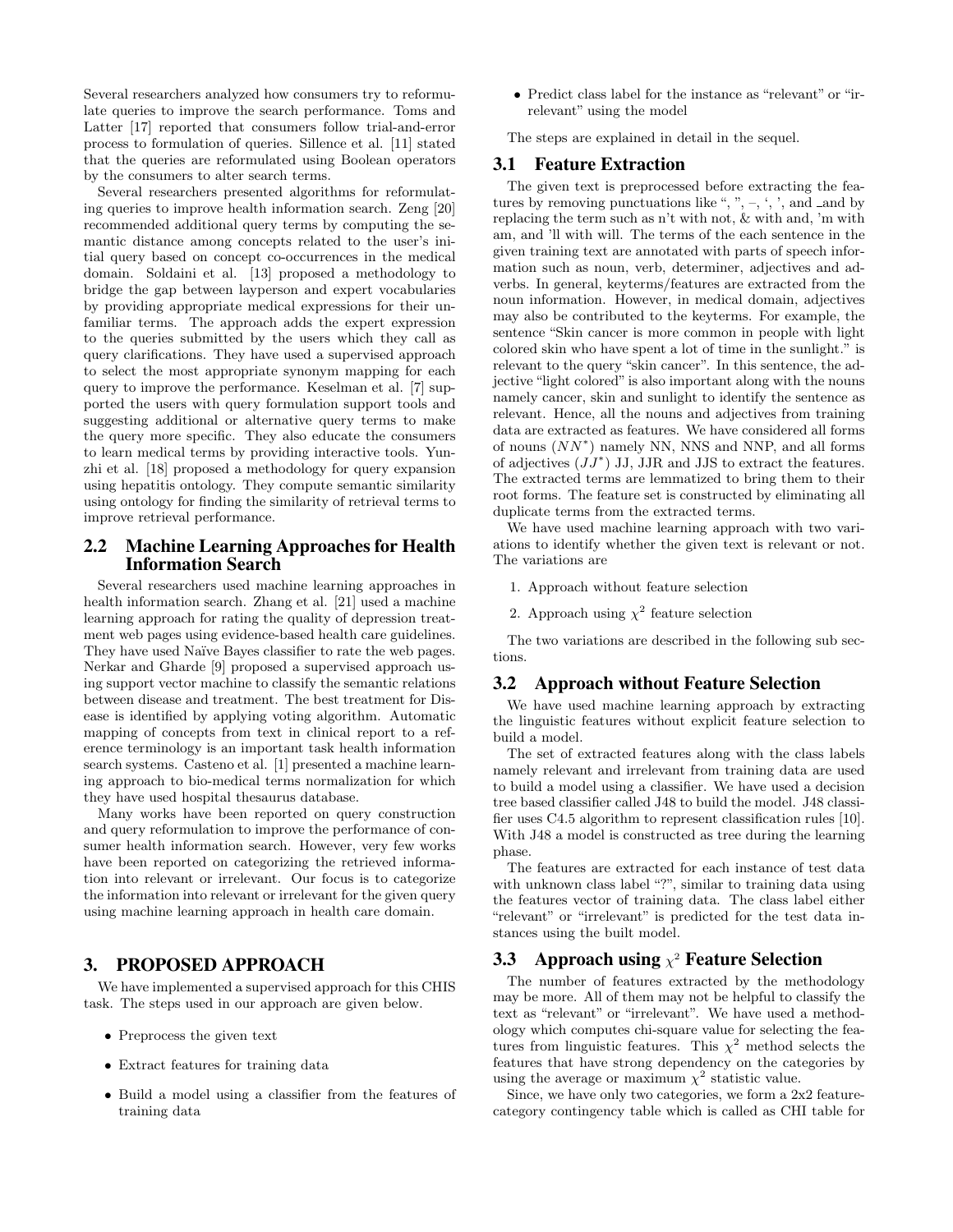every feature  $f_i$ . This table is used to count the co-occurrence observed frequency (O) of  $f_i$  for every category C and  $\neg C$ . Each cell at position (i, j) contains the observed frequency O(i, j), where  $i \in \{f_i, \neg f_i\}$  and  $j \in \{C, \neg C\}$ . Table 1 shows 2x2 feature-category contingency table in which,  $O(f_i, C)$ denotes the number of instances that contain the feature  $f_i$  belong to category C,  $O(f_i, \neg C)$  denotes the number of instances that contain the feature  $f_i$  and are in not in category C,  $O(\neg f_i, C)$  denotes the number of instances that does not contain the feature  $f_i$  but belong to category  $C$ , and  $O(\neg f_i, \neg C)$  denotes the number of instances that neither contain the feature  $f_i$  nor belong to category  $C$ .

Table 1: Feature-Category Contingency Table

| $O(f_i, C)$      | $O(f_i, \neg C)$ |
|------------------|------------------|
| $O(\neg f_i, C)$ | $O(\neg t$       |

The expected frequencies  $(E)$  for every feature  $f_i$  when they are assumed to be independent can be calculated from the observed frequencies (O). The observed frequencies are compared with the expected frequencies to measure the dependency between the feature and the category. The expected frequency  $E(i, j)$  is calculated from the observed frequencies (O) using the equation

$$
E(i, j) = \frac{\sum_{a \in \{f_i, \neg f_i\}} O(a, j) \sum_{b \in \{C, \neg C\}} O(b, j)}{n} \tag{1}
$$

where i represents whether the feature  $f_i$  is present or not, j represents whether the instance belongs to C or not, and n is the total number of instances.

The expected frequencies namely  $E(f_i, C)$ ,  $E(f_i, \neg C)$ ,  $E(\neg f_i, C)$  and  $E(\neg f_i, \neg C)$  are calculated using the above equation. Then the  $\chi^2$  statistical value for each feature  $f_i$  is calculated using the equation

$$
\chi_{stat}^2 f_i = \sum_{i \in \{f_i, \neg f_i\}} \sum_{j \in \{C, \neg C\}} \frac{(O(i,j) - E(i,j))^2}{E(i,j)} \tag{2}
$$

The set of features whose  $\chi_{stat}^2$  value is greater than  $\chi^2_{crit(\alpha=0.05, df=1)}$ : 3.841 are considered to be significant features and those features are selected for building a model using a classifier. The process to select  $\chi^2$  features from the linguistic features is given in Algorithm 1.

The model  $M_{chi}$  for the classification is build from training data by considering the selected feature set  $F_{chi}$  instead of F. The class label either "relevant" or "irrelevant" is now predicted for the test data instances by considering the built model  $M_{chi}$ 

### 4. IMPLEMENTATION

We have implemented our methodologies in Java for the Shared Task on Consumer Health Information Search (CHIS): Task 1. The data set used to evaluate the task consists of five queries and a set of training data and test data for each query. The queries, number of training instances and number of test instances are given in Table 2.

#### 4.1 Approach without Feature Selection

We have annotated the given sentences using Stanford

#### **Algorithm 1**  $\chi^2$  Feature Selection

Input: Training data T, Set of linguistic features F

- **Output:** Set of  $\chi^2$  features  $F_{chi}$
- 1: Let Chi feature set  $F_{chi} = \emptyset$
- 2: for (each  $f_i \in F$ ) do
- 3: **for** (each category  $C \in [relevant, irrelevant]$ ) do
- 4: Construct 2x2 feature-category contingency table (CHI table) with the observed co-occurrence frequencies (O) of  $f_i$  and C using T and F
- 5: Calculate the expected frequencies (E) using CHI table  $O(a,j)\Sigma_{b \in \{C, \neg C\}}O(b,j)$

$$
E(i, j) = \frac{\sum_{a \in \{f_i, -f_i\}} O(a, j) \sum_{b \in \{C, -C\}} C}{n}
$$
\n6: Calculate  $\chi^2$  value of  $f_i$  for C

$$
\chi_{stat}^2 f_i = \sum_{i \in \{f_i, \neg f_i\}} \sum_{j \in \{C, \neg C\}} \frac{(O(i,j) - E(i,j))^2}{E(i,j)}
$$

- 7: end for
- 8: if  $\chi^2_{stat} f_i > = \chi^2_{crit(\alpha=0.05, df=1)}$  : 3.841 then

9: Add 
$$
f_i
$$
 to  $F_{chi}$ 

- 10: end if
- 11: end for
- 12: Return feature set  $F_{chi}$

Table 2: Data Set for CHIS task

| $\mu$ . Dava Dev Ion |             |
|----------------------|-------------|
| Training             | <b>Test</b> |
| 341                  | 88          |
| 413                  | 64          |
| 278                  | 74          |
| 246                  | 72          |
| 259                  | 58          |
|                      | .           |

POS tagger<sup>2</sup> which uses Penn Treebank tag set. For example, for the sentence "Skin cancer is more common in people with light colored skin who have spent a lot of time in the sunlight.", Stanford POS tagger annotate the sentence as "Skin\_NN cancer\_NN is\_VBZ more\_RBR common\_JJ in\_IN people\_NNS with\_IN light\_JJ colored\_VBN skin\_NN who\_WP have\_VBP spent\_VBN a\_DT lot\_NN of\_IN time\_NN in\_IN the DT sunlight NN". All forms of nouns and adjectives are considered as features. In this example, "skin, cancer, common, people, light, time, sunlight" are extracted as features. Then the features are lemmatized. We have used Stanford lemmatizer to bring the features to their root form. Likewise, the features are extracted from all the training instances. Duplicates are eliminated to obtain a set of features for building a model. The number of features extracted for each query by this method is given in Table 4.

We have used J48 as a classifier to build the model with the extracted features. To implement the classifier, we have used Weka API<sup>3</sup>. Since Weka reads the feature vectors in "arff" format, we have prepared the feature vector files in "arff" format. The model is built by training the classifier using the training data feature vectors.

The class labels either "1" for "relevant" or "0" for "irrelevant" are predicted using the model for the test instances.

# **4.2** Approach using  $\chi^2$  Feature Selection

In this variation, we have selected set of features which significantly contribute to identify the classes, from the linguistic features. To select the features, we have used a sta-

<sup>2</sup>http://nlp.stanford.edu/software/tagger.shtml

<sup>3</sup>http://www.java2s.com/Code/Jar/w/Downloadwekajar.htm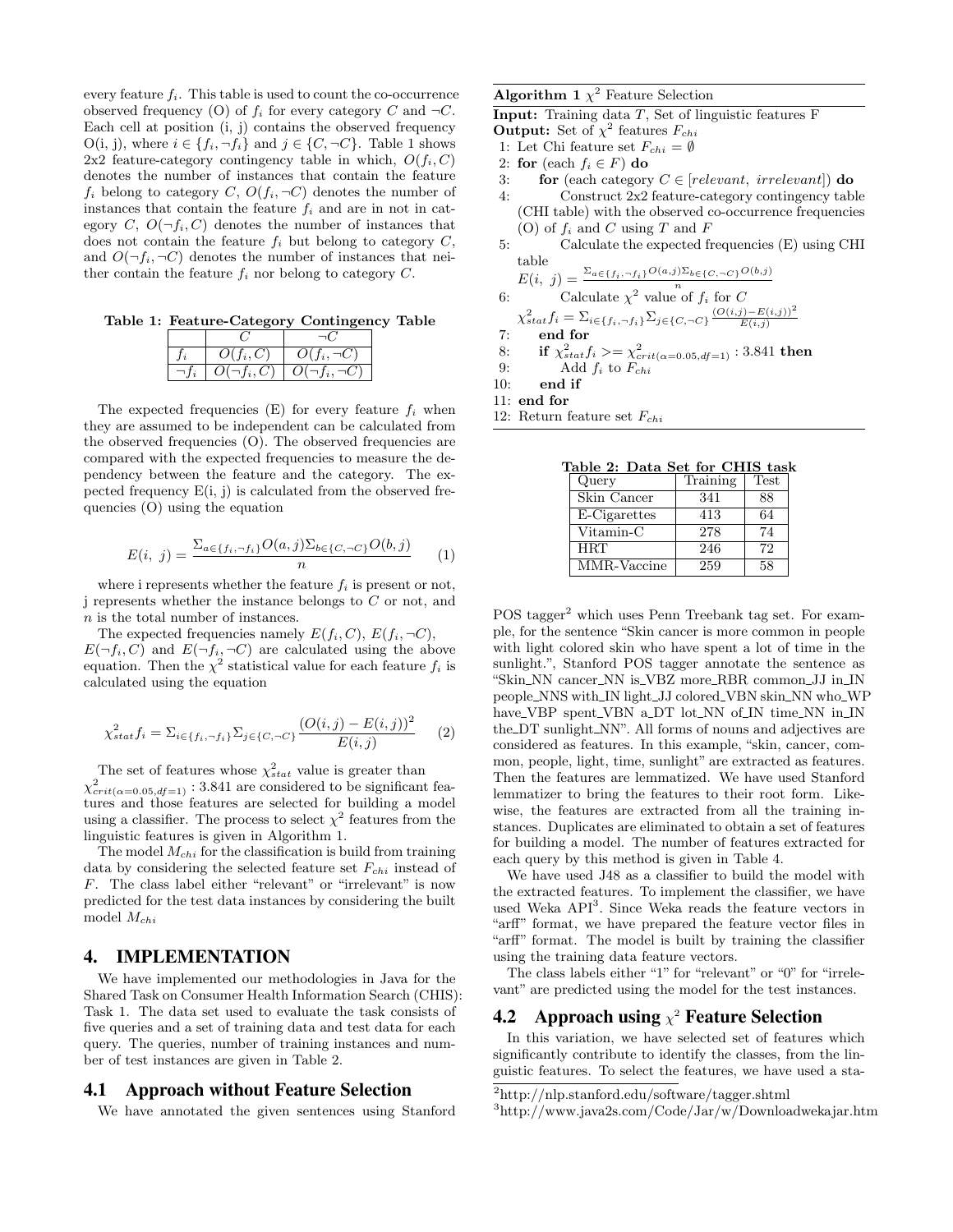tistical approach called  $\chi^2$  method. We have constructed the CHIS table for each feature  $f_i$ . For example, the CHIS table which shows the observed frequencies for the feature "estrogen", with respect to the query "HRT" is given in Table 3.

Table 3: CHIS Table for the feature "Estrogen" with respect to the query "HRT"

|                        | Relevant | Irrelevant |
|------------------------|----------|------------|
| Estrogen               | 39       |            |
| $\neg_\text{Estrogen}$ | 167      |            |

The total number of training instances are 246 for the query "HRT". The expected frequencies are calculated from the CHIS table values using Equation 1. The expected frequencies obtained for the feature "Estrogen" are 44.0, 8.0, 161.0 and 31.0. The  $\chi_{stat}^2(Estrogen)$  is computed using Equation 2 as 6.098236 which is greater than  $\chi^2_{crit(\alpha=0.05, df=1)}$ : 3.841. Thus, this "Estrogen" feature is selected as a candidate feature for building the model using the classifier. The number of features selected by this statistical method for all the queries given in the task are shown in Table 4.

Table 4: Number of features for the queries

| Query           | Without Feature | Feature   |
|-----------------|-----------------|-----------|
|                 | Selection       | Selection |
| Skin Cancer     | 742             | 31        |
| E-Cigarettes    | 1014            | 36        |
| $V$ itamin- $C$ | 715             | 25        |
| <b>HRT</b>      | 547             | 10        |
| MMR-Vaccine     | 751             | 12        |

Further, the feature vectors for the training data are constructed similar to our first approach in "arff" format and the model is built by J48 classifier using Weka API.

Table 5 shows size of the tree in terms of number of nodes which describe the model created for both variations of our approach. It is observed from Table 5 that the number of nodes used in the decision tree by J48 classifier is considerably reduced when  $\chi^2$  feature selection method is used.

Table 5: Size of the Tree

| Query        | Without Feature | $\overline{\chi^2}$ Feature |
|--------------|-----------------|-----------------------------|
|              | Selection       | Selection                   |
| Skin Cancer  | 57              | 29                          |
| E-Cigarettes | 51              | 27                          |
| Vitamin-C    | 21              |                             |
| <b>HRT</b>   | 23              |                             |
| MMR-Vaccine  | 39              |                             |

To show that this reduction is statistically significant, we have applied a t-test on these 2 models. k-Fold paired t-test with one-tailed distribution is used to show that the reduction is significant when features are selected using  $\chi^2$ . The p−values obtained for size of the tree while applying paired t-test (one-tailed, 95% confidence) is 0.001236616 which is less than 0.05. This shows that the reduction in size of the tree is statistically significant.

The prediction is done for the test data as in our first approach to identify whether the test instances belong to one of the category "relevant" or "irrelevant".

### 4.3 Results

We have evaluated the performance of our methodologies using the metric accuracy. We have performed the 10-fold cross validation on training data. The cross validation accuracies given by the methodologies for the queries are summarized in Table 6.

Table 6: 10-fold cross validation accuracy (%) for the queries

| Query        | Without Feature | <sup>2</sup> Feature |
|--------------|-----------------|----------------------|
|              | Selection       | Selection            |
| Skin Cancer  | 92.96           | 85.34                |
| E-Cigarettes | 84.26           | 76.27                |
| Vitamin-C    | 88.49           | 82.37                |
| <b>HRT</b>   | 93.09           | 86.9                 |
| MMR-Vaccine  | 93.05           | 80.31                |

The performance of our both the methods on evaluating the test data is shown in Figure Table 7. It is observed from Table 7 that the accuracy obtained after  $\chi^2$  feature selection is more than the method without feature selection by 2.23%.

Table 7: Test data accuracy (%) for the queries

| Query            | Without Feature | <sup>2</sup> Feature |
|------------------|-----------------|----------------------|
|                  | Selection       | Selection            |
| Skin Cancer      | 86.36           | 79.54                |
| E-Cigarettes     | 65.25           | 64.06                |
| Vitamin-C        | 73.0            | 78.38                |
| <b>HRT</b>       | 87.5            | 87.5                 |
| MMR-Vaccine      | 67.24           | 81.03                |
| Average Accuracy | 75.87           | 78.1                 |

We have compared our two approaches using k-fold paired t-test and Mcnemar test to show that the improvement in performance is statistically significant. We have applied 5 fold paired t-test (1-tailed, 95% confidence, 5 dataset) on our two approaches and we have obtained the  $p - value$  of 0.278 for accuracy. Since, this  $p - value$  is greater than 0.05, we can statistically infer that our approach using  $\chi^2$ feature selection does not reduce the performance of our system. When we apply Mcnemar test across all data sets, we obtain the  $p - value$  of 0.5186 which is also greater than 0.05. These show that our feature selection approach significantly reduces the size of the model without compromising the performance.

# 5. CONCLUSIONS

We have presented a system for identifying whether the given text are relevant or irrelevant to a query. We have proposed two variations of our methodology namely an approach with all features and an approach with selected features based on chi-square statistical value. In both the methods, we have identified the features and feature vectors are constructed from training data. We have used J48 classifier to build a model with these feature vectors and the model is used to predict whether the test instances or "relevant" or "irrelevant" to the query. We have used the data set given by CHIS@FIRE2016 shared task to evaluate our methodology. We have performed a statistical t-test which shows our  $\chi^2$  feature selection method significantly reduces